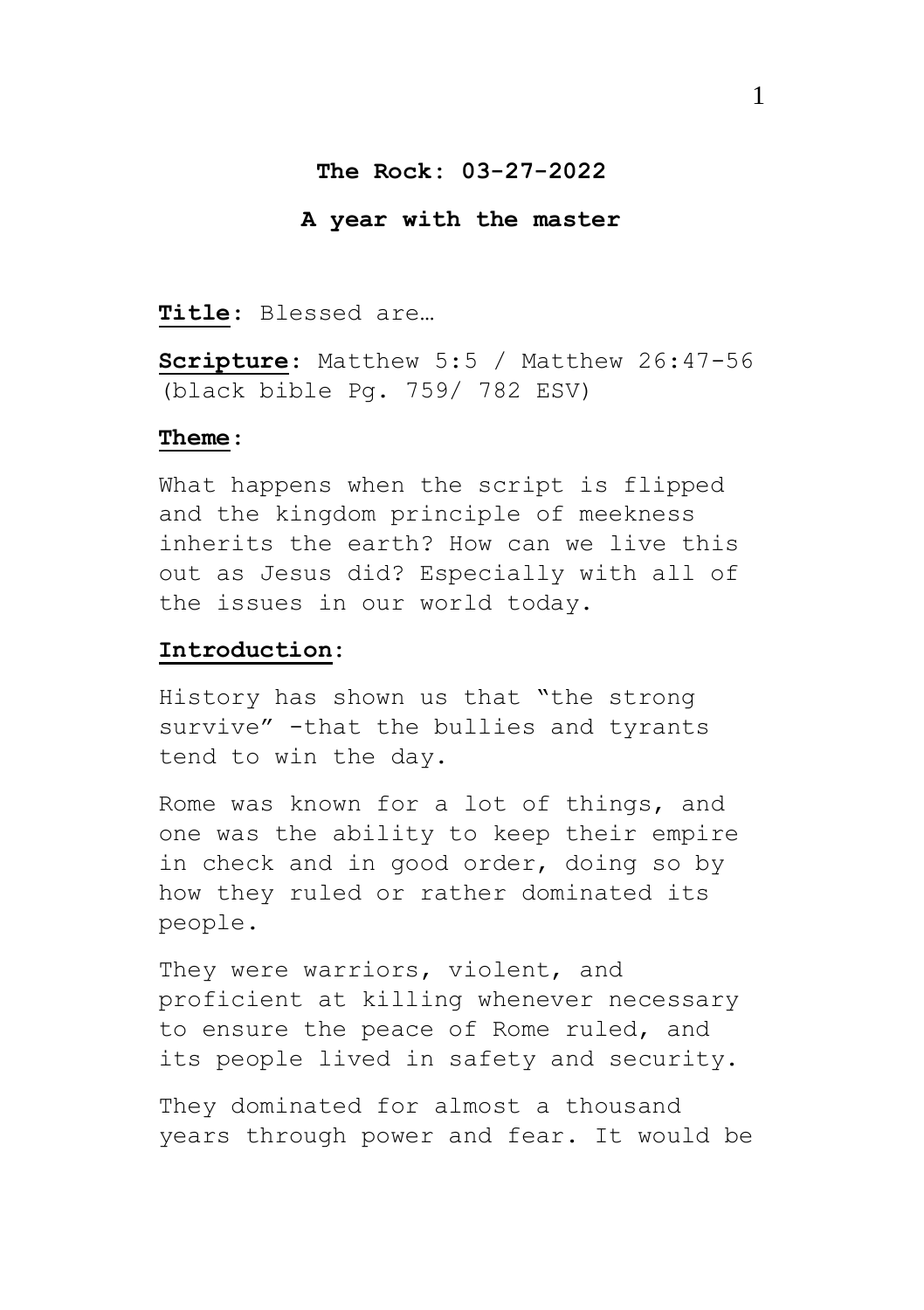a tedious exercise to look back over the history of humanity and see just how nations, kingdoms and empires have always operated in this way.

It is why at times, good men must do bad things, if for no other reason than to keep bad men from continuing to do horrible things -but that is not for today.

We land in Matthew this week as we look to understand what it means, what it looks like, to be meek in such a world.

#### **The Story:**

Each of the gospel writers gives their perspective of just what happened that night in the garden. Mark, having become a disciple of Peter, gets his information from him.

Luke, reporting as he has all along, from those whom he interviewed gives his narrated account.

Then there is John, and well, John does the same, albeit from his memory as a very old man. John helps with cleaning up some of the details of the night as he reflects back, most especially with the names.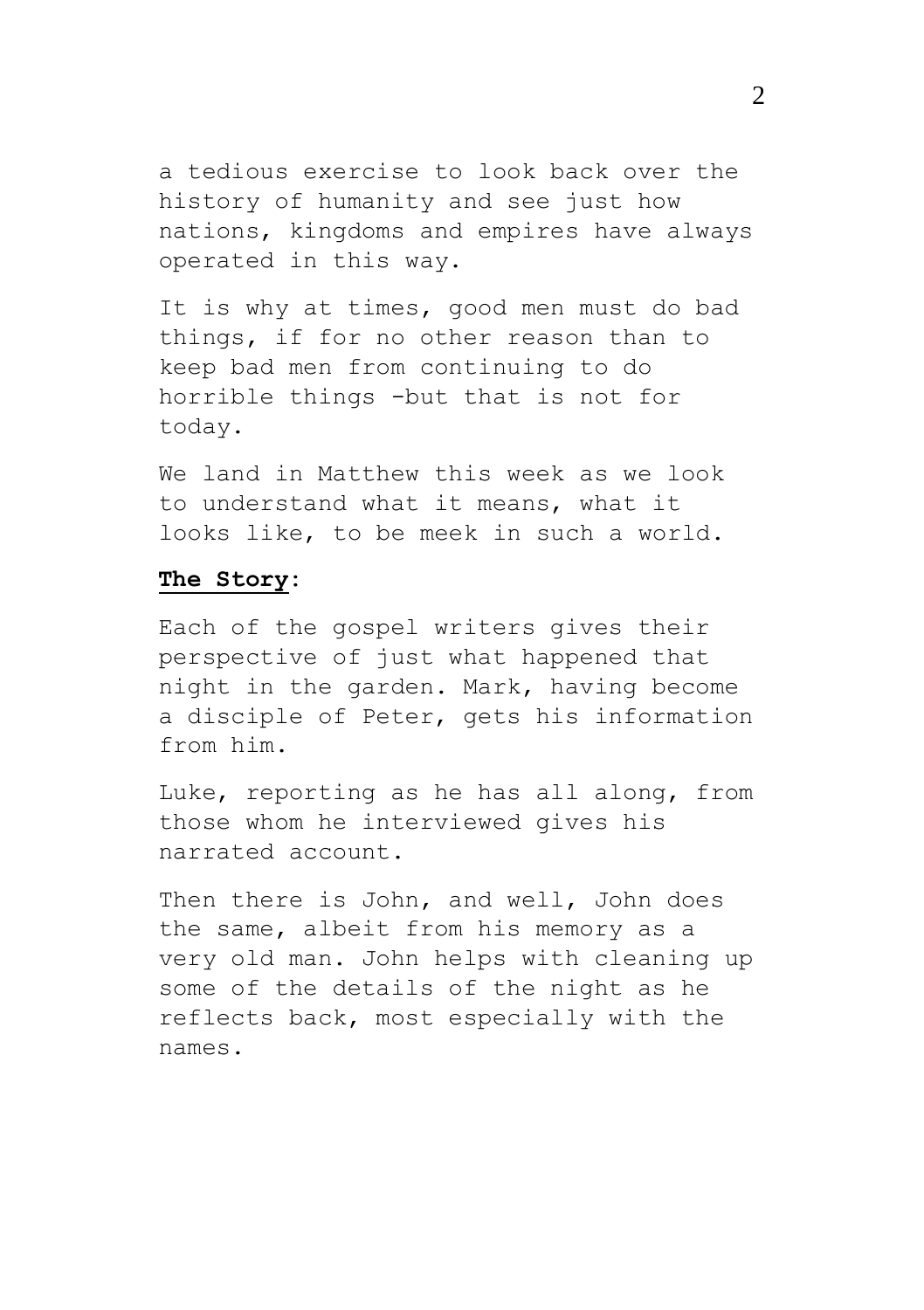Here in Matthew, we find Jesus praying, asking the Father to change direction in His plan:

# **-Matthew 26:36-39 (ESV)**

"Then Jesus went with them to a place called Gethsemane, and he said to his disciples, "Sit here, while I go over there and pray." And taking with him Peter and the two sons of Zebedee, he began to be sorrowful and troubled. Then he said to them, "My soul is very sorrowful, even to death; remain here, and watch with me." And going a little farther he fell on his face and prayed, saying, "My Father, if it be possible, let this cup pass from me; nevertheless, not as I will, but as you will."

To try and put yourself there in that moment, it becomes a very heart wrenching scene.

Jesus is praying as the man he was, perfect and sinless -yet terrified at what was ahead for Him. He was after all a man, as much as He is God. 100% of both, a concept that is hard for us to understand.

Where does Jesus, the divine Son of God stop, and Jesus the son of Mary, start? Couldn't He do all these things because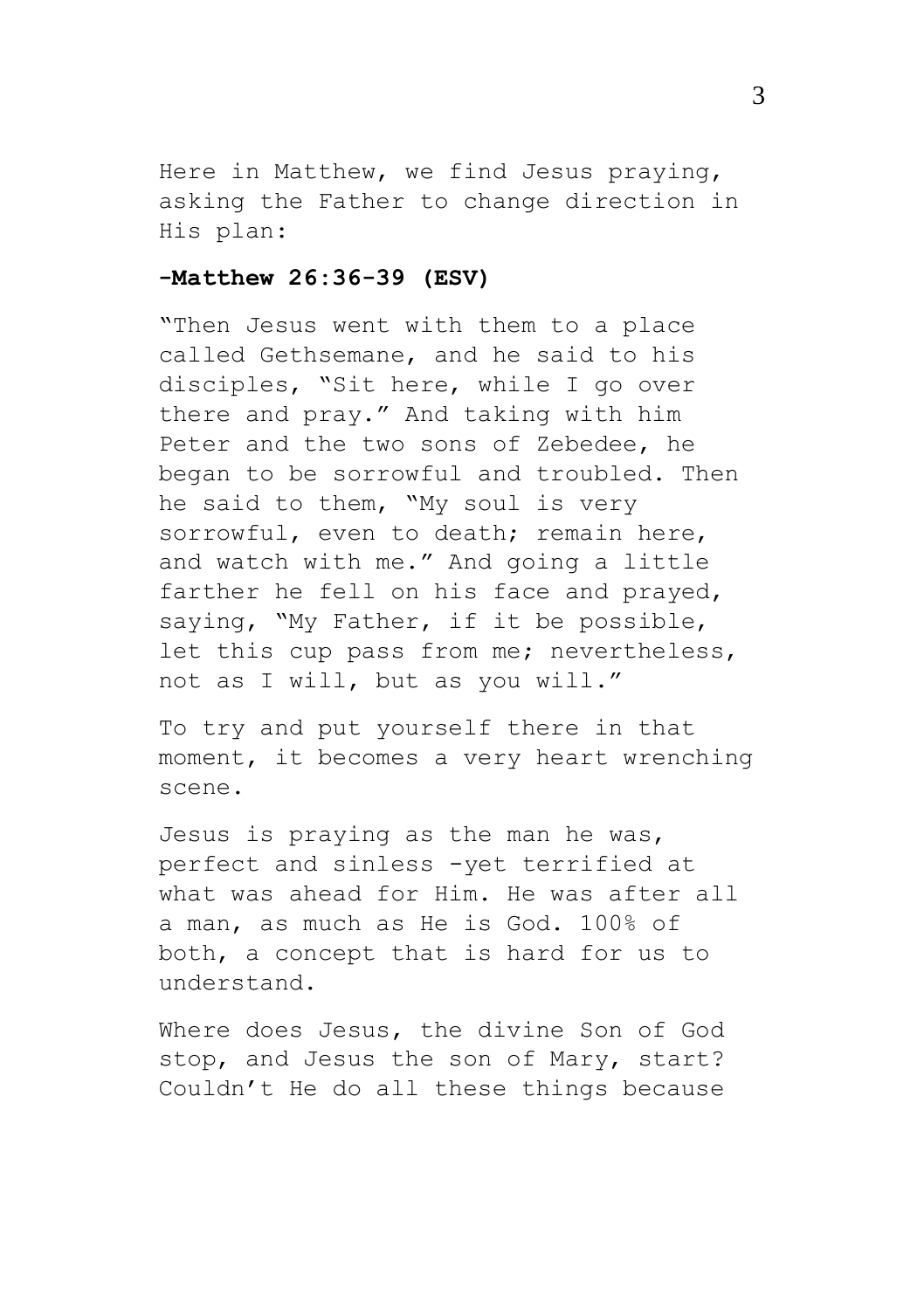He was God? How could He expect us to be able to? We are just men and women.

In this moment as we see Jesus, wrestling with what is before Him, we also see the tools of success: Prayer and watchfulness.

We see Peter, James and John, the inner circle of His most trusted are sound asleep when Jesus comes back from His first session of prayer:

### **-Matthew 26:40-41 (ESV)**

"And he came to the disciples and found them sleeping. And he said to Peter, "So, could you not watch with me one hour? Watch and pray that you may not enter into temptation. The spirit indeed is willing, but the flesh is weak."

Watch and pray -there they are. The tools at Jesus disposal, and at ours if we would use them. Watch what is going on, pray for strength and God's will to be done. Then get to it -whatever IT may be.

There are so many times, as each of these beatitudes build on each other, where we fight to power through, we wrestle with God and ourselves at our circumstances.

Asking the why question and wondering, most especially if something is bad or doesn't go our way, what God is up to.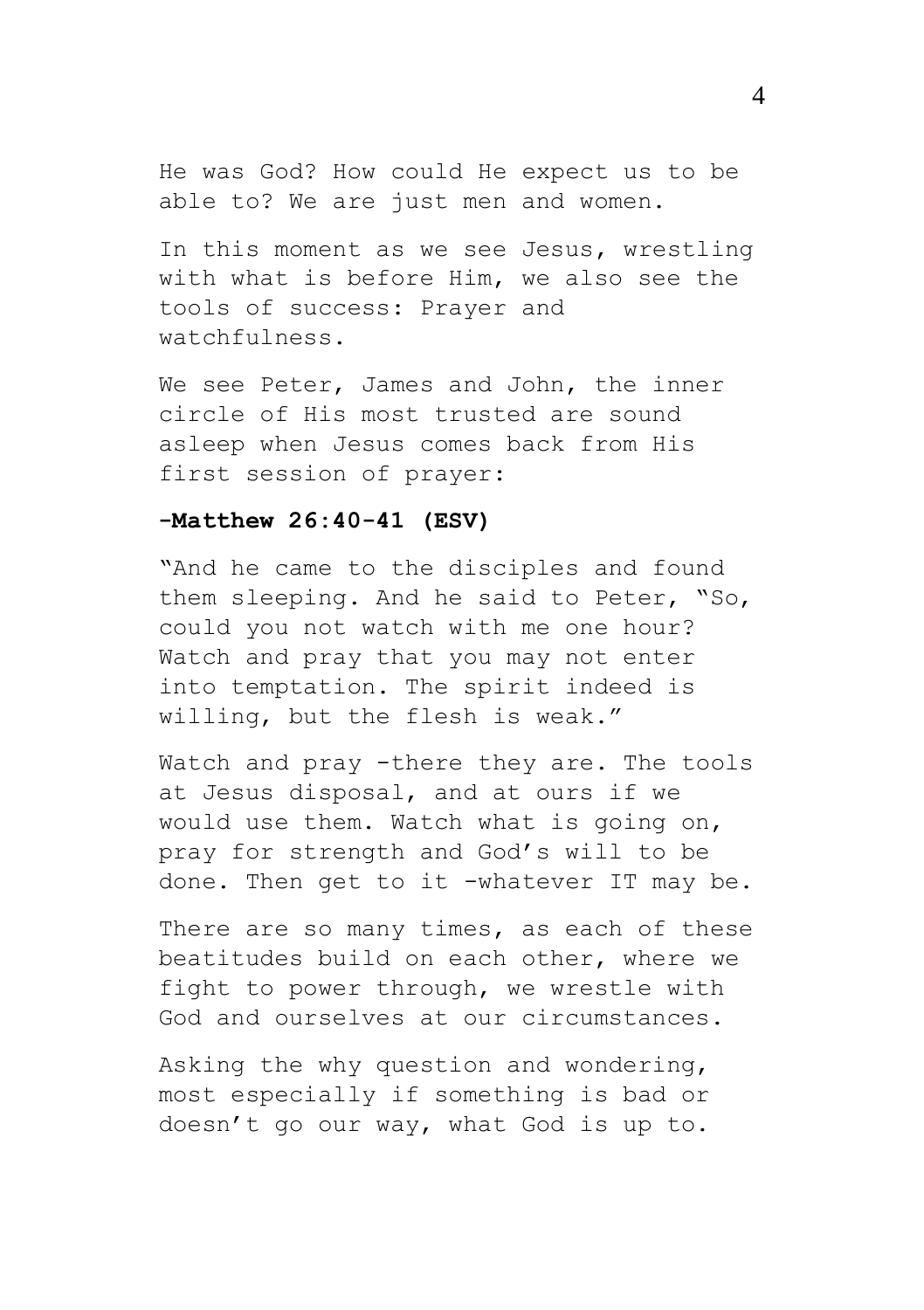Great questions, we all ask them. It's why praying and watching are the tools. No big Kaboom, I know. No divine formula that makes figuring these things out easy, but essential for what is about to happen.

Because three times Jesus pleads with God that He doesn't want to go down this road. Yet at the same time, God's will and design for His life is what He wants.

Jesus gets His answer in the silence from His Father. In other words, the plan remains the same.

(Talk about this. God always answers prayer -ALWAYS. Sometimes it is in the silence of a "non-answer", but that is an answer.)

SO, He gets His answer in the form of a crowd that has just showed up in the garden:

## **-Matthew 26:47-50 (ESV)**

"While he was still speaking, Judas came, one of the twelve, and with him a great crowd with swords and clubs, from the chief priests and the elders of the people. Now the betrayer had given them a sign, saying, "The one I will kiss is the man; seize him." And he came up to Jesus at once and said, "Greetings, Rabbi!" And he kissed him. Jesus said to him,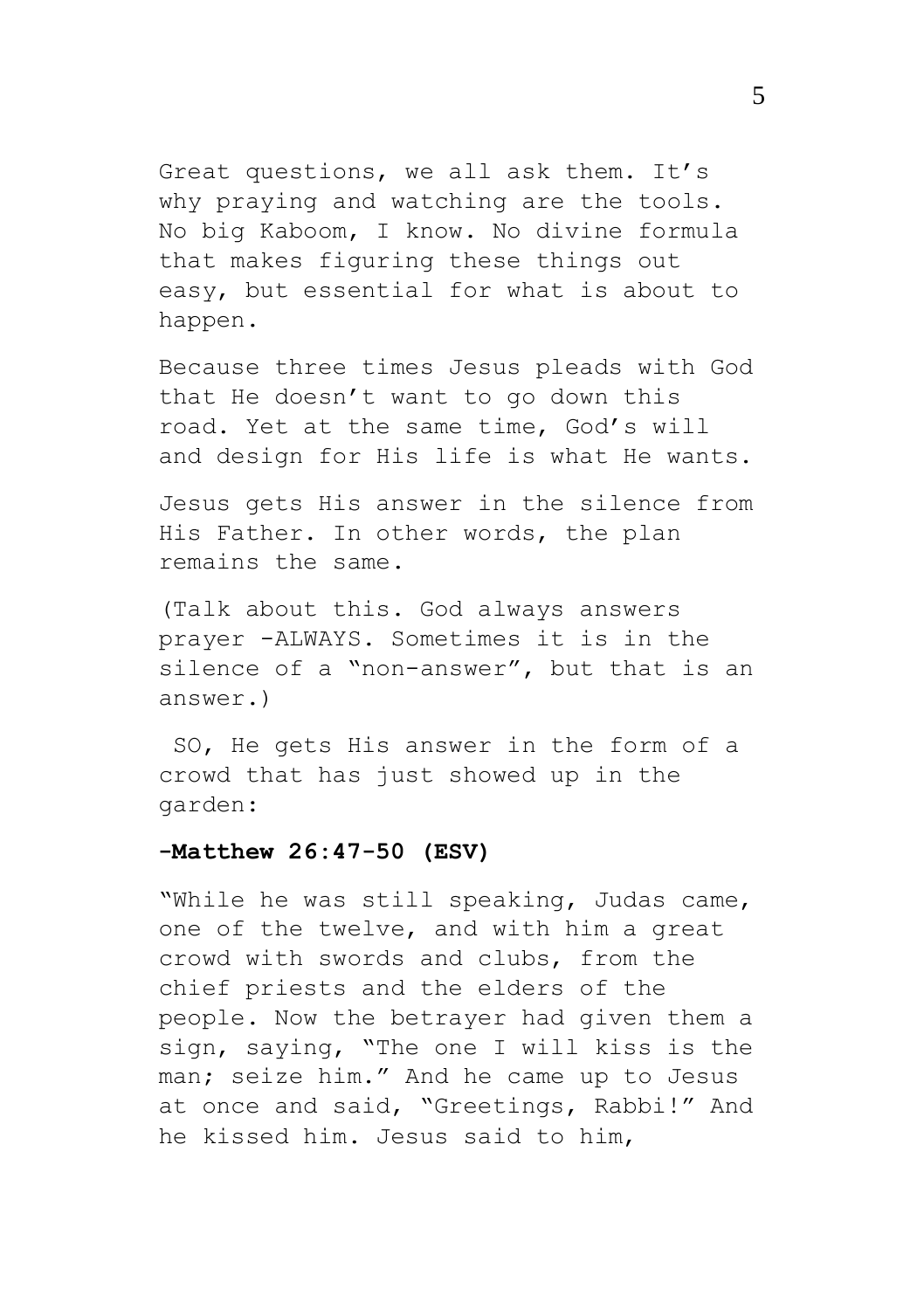"Friend, do what you came to do." Then they came up and laid hands on Jesus and seized him."

What a painful scene. "Friend, do what you came to do." I am not certain I would have responded in such a way. But I could, and you could too.

If prayer is the priority at moments like this, the Spirit of God will strengthen you to not only respond well when persecuted, but to be able to stand up under the weight of it.

I am reminded of Psalm 41 every time I read this -the betrayal of Judas and of Jesus' comment, 'friend'.

### **-Psalms 41:8-10 (ESV)**

"They say, "A deadly thing is poured out on him; he will not rise again from where he lies." Even my close friend in whom I trusted, who ate my bread, has lifted his heel against me. But you, O Lord, be gracious to me, and raise me up, that I may repay them!"

I cannot get what N.T. Wright says about this out of my head:

"We see…Jesus' last reaction to the traitor as he led the arresting party right to the place where he knew they would find Him. 'My friend,' he says,

6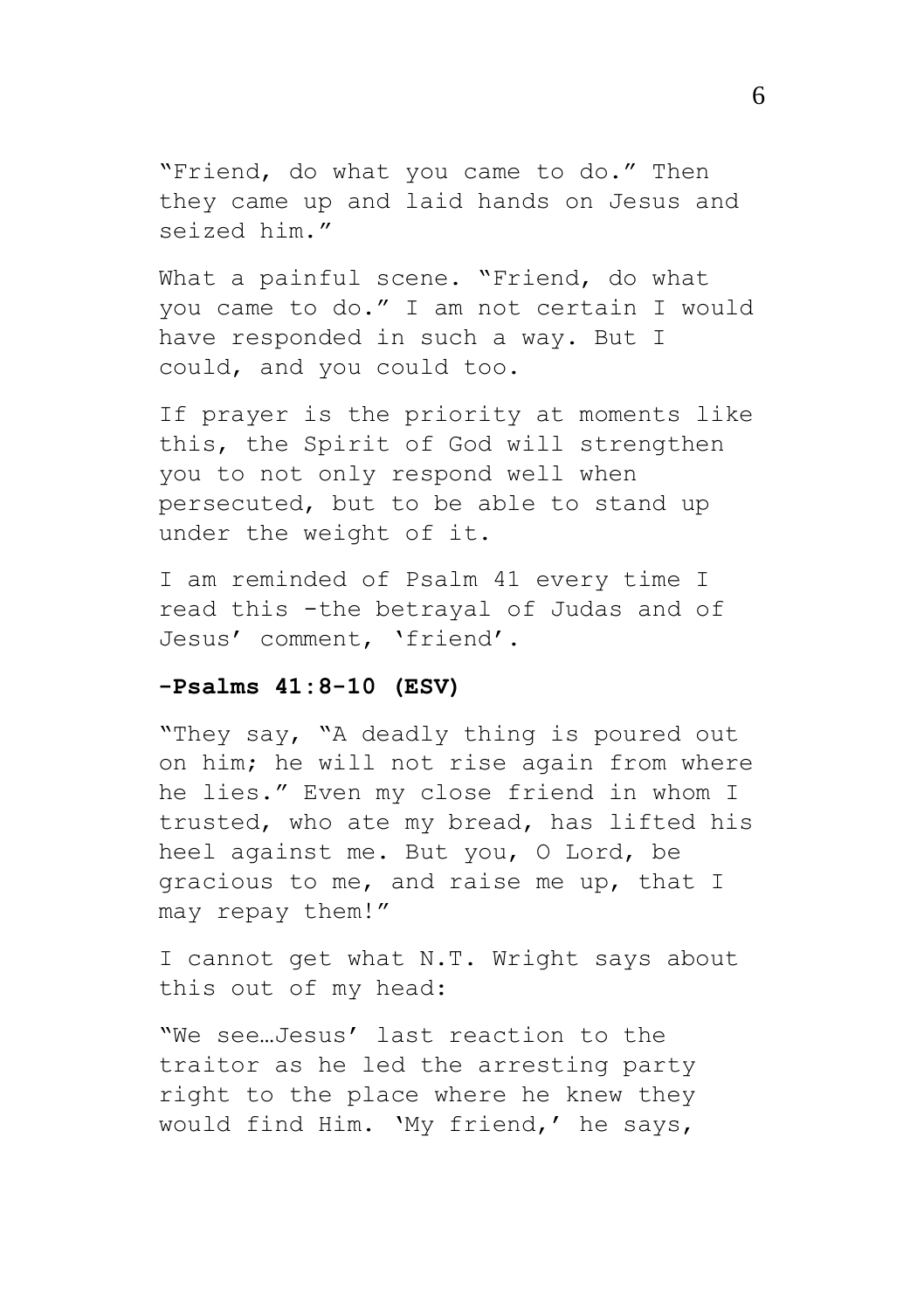'What are you doing here?' It is of course this word 'friend' that causes us to catch our breath. Friendship for Jesus, does not stop with betrayal, even though now it is tinged with deep sadness."

# **-NTFE Pg. 164**

What a violation of such a tender word. 'Friend.' Someone you trust, you do life with, share your struggles with and joys with. I do not think 'friend' is the name many of us would have chosen.

David too, would have many friends- some of whom would also turn on him. His words in this Psalm are prophetic -painful in fact.

Given that we know Jesus bent down to wash the feet of His betrayer, and that Judas partook of the very first communion offering, as Jesus, in what can only be seen as one more plea to the man destined to be the betrayer / the villian.

Don't do it Judas -But he does -and the response is a bit surprising:

### **-Matthew 26:51-52 (ESV)**

"And behold, one of those who were with Jesus stretched out his hand and drew his sword and struck the servant of the high priest and cut off his ear. Then Jesus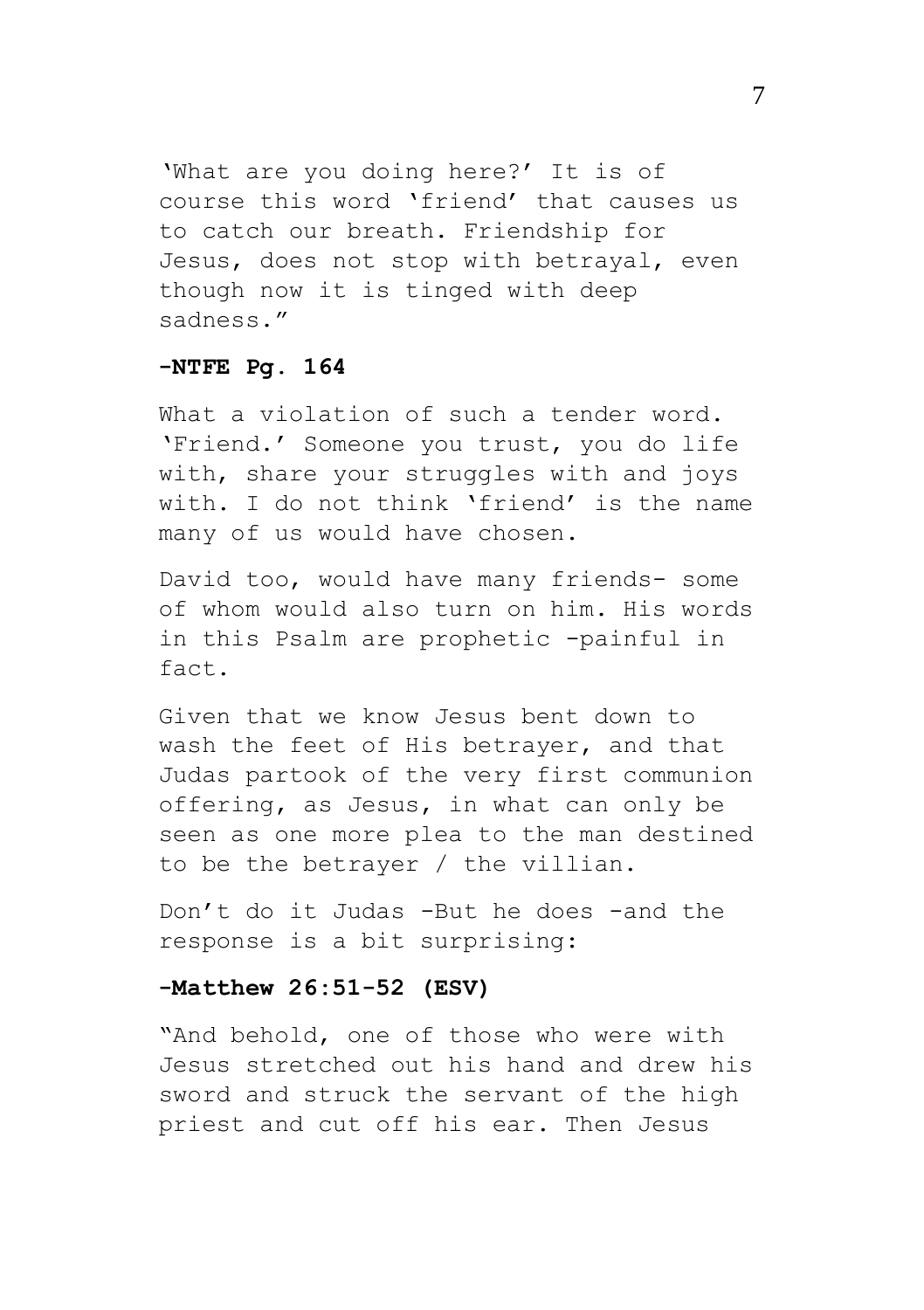said to him, "Put your sword back into its place. For all who take the sword will perish by the sword."

We have to go to John to discover who the guilty party is here, the one who decided to take matters into his own hands. Shock of shocks, it guess who? Our pal, impetuous Peter:

#### **-John 18:10 (ESV)**

"Then Simon Peter, having a sword, drew it and struck the high priest's servant and cut off his right ear. (The servant's name was Malchus.)"

Blow for blow, sword for sword -it's the Roman way, the world's way. The devil loves it when we fight back in that way blow for blow.

But: "Blessed are the meek, for they shall inherit the earth." Meekness is not weakness. Remember that.

As an aside to this, there is a question to be asked: Are there times when we, as a people, are to stand our ground and fight? Answer: Yes, there absolutely is.

So please don't take away from this today that we are to become everyone's doormat, suffering abuse from tyrants and bullies. That is weakness.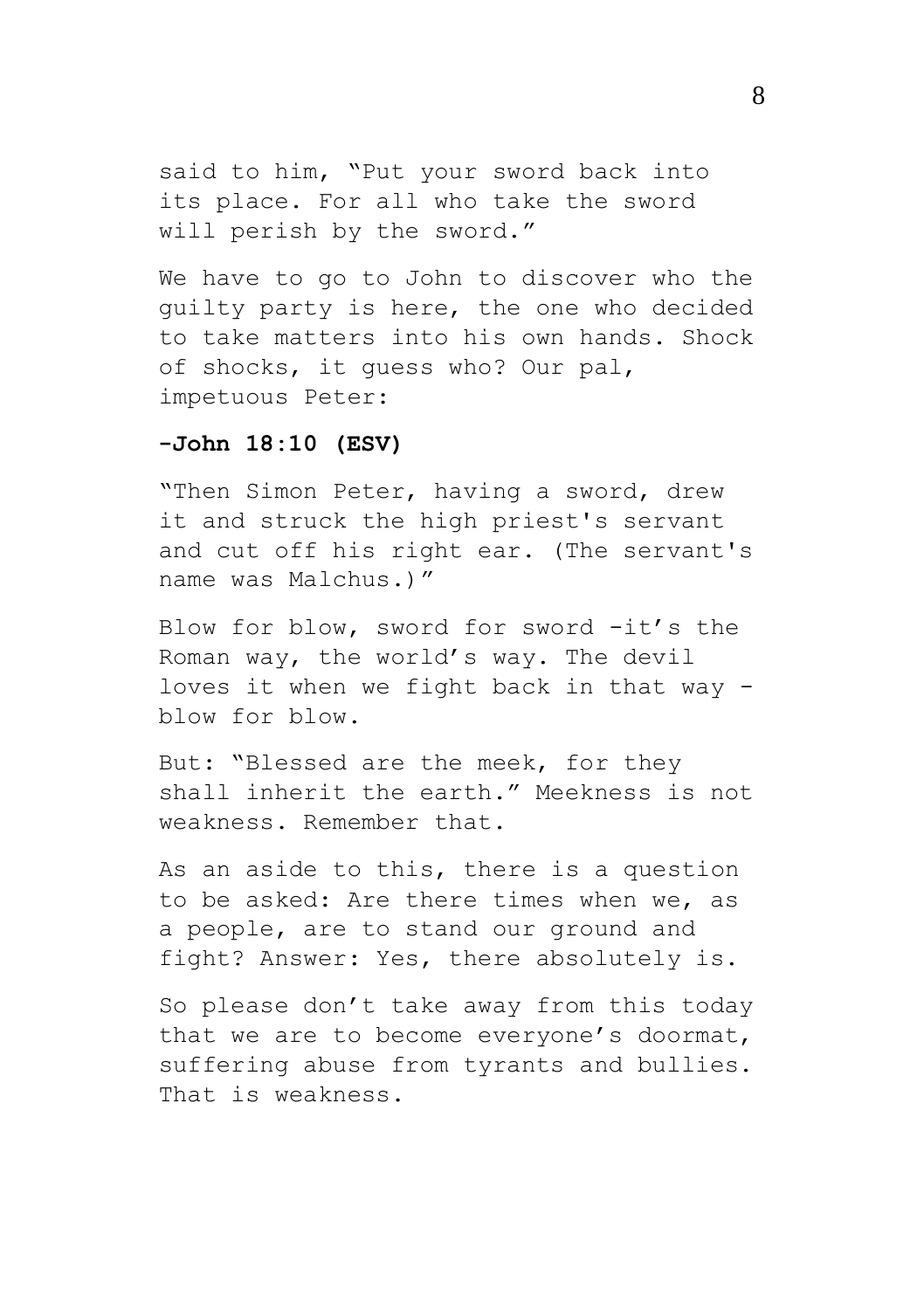It is not my assignment today to unpack that for us. That will come at some point this year.

Yet, we must recognize that there are times, such as the one we have before us in our text, where and when it is the will of God that we come under the hand of worldly persecution and suffering BECAUSE of our obedience to the Scriptures.

That is what is happening here, and that is meekness. The world and this gang of bullies actually think they are in control of events. They are not.

Peter, once again in his letter to the church, so many years on:

### **-1 Peter 2:18-23 (ESV)**

"Servants, be subject to your masters with all respect, not only to the good and gentle but also to the unjust. For this is a gracious thing, when, mindful of God, one endures sorrows while suffering unjustly. For what credit is it if, when you sin and are beaten for it, you endure? But if when you do good and suffer for it you endure, this is a gracious thing in the sight of God. For to this you have been called, because Christ also suffered for you, leaving you an example, so that you might follow in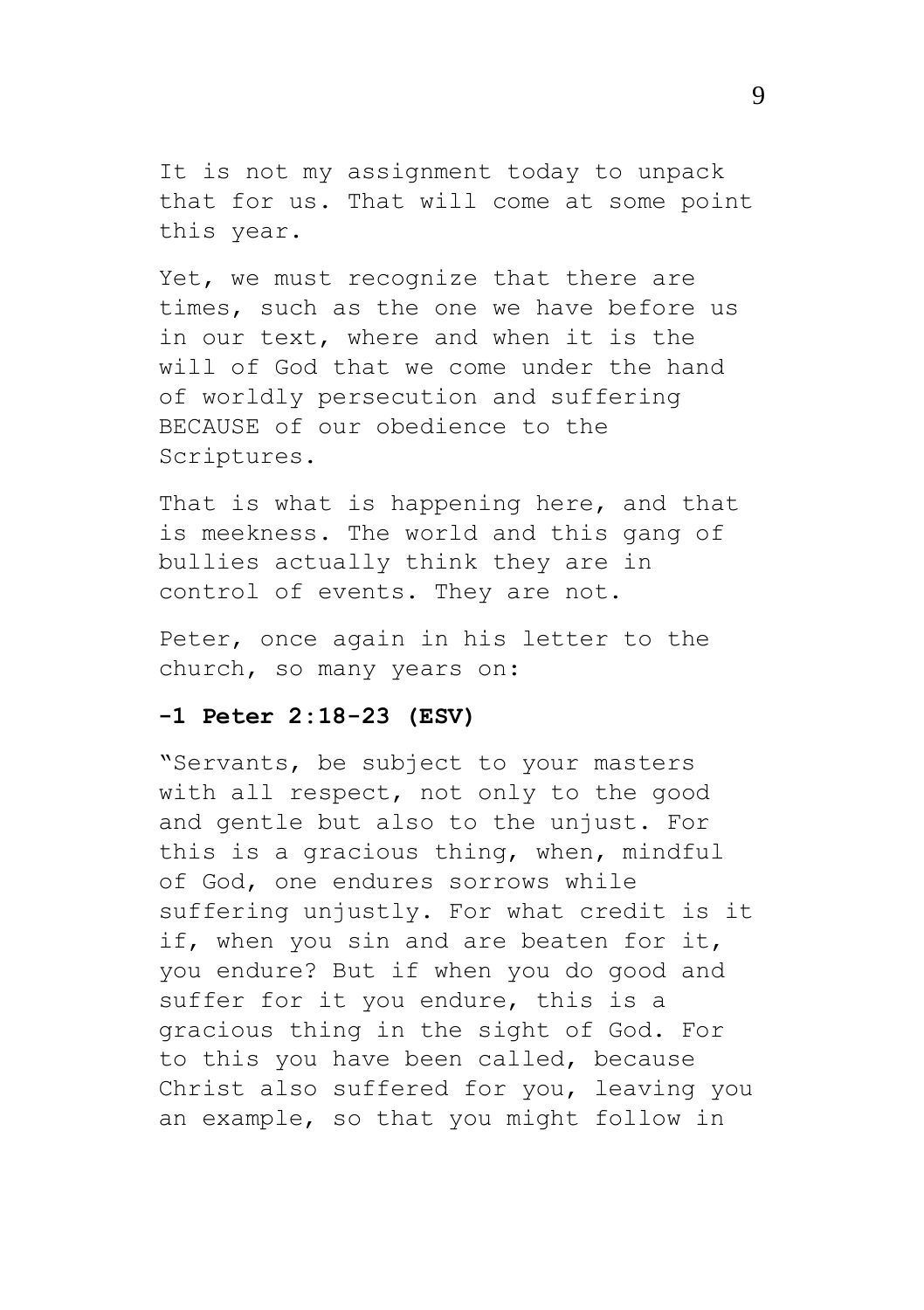his steps. He committed no sin, neither was deceit found in his mouth. When he was reviled, he did not revile in return; when he suffered, he did not threaten, but continued entrusting himself to him who judges justly."

He recognized what Jesus had done, and encourages the Church in the world to follow His example. Why? Because we are to be watching and praying, being mindful of God and what He is doing, and what He has instructed us to do within that.

Jesus is the perfect example of meekness -as He suffers unjustly at the hands of his persecutors.

Is that hard? Yes, as Peter makes clear that Jesus suffered, giving us the example to follow. Should we go looking for trouble, as if we have some type of martyr syndrome? No. It will find us, but in the watching and the praying, God will prepare us to be able to walk in the meekness of Jesus.

Well, back to Matthew, and Jesus' response to Peter:

# **-Matthew 26:53-54 (ESV)**

"Do you think that I cannot appeal to my Father, and he will at once send me more than twelve legions of angels? But how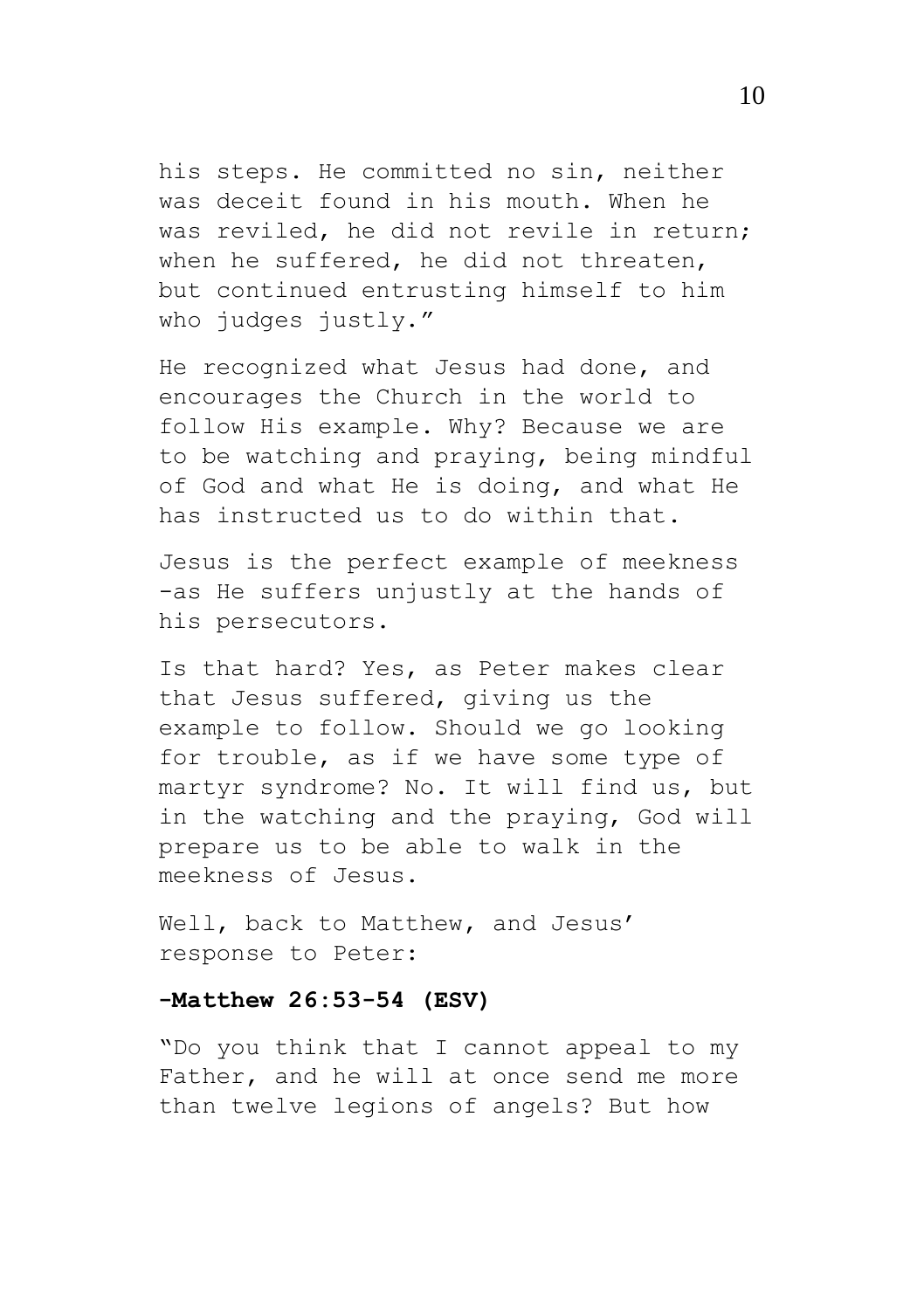then should the Scriptures be fulfilled, that it must be so?"

The very definition of meekness certainly not weakness, as though He is allowing Himself to be handed over like some sop for abuse and entertainment.

No, this is exactly what the prophets foretold, that it had to be this way. All of these people, again, think they are in control of these events. They are not!

God is, and Jesus the man, is being perfectly obedient to His Father's plan as His son.

It has to be this way, as Jesus is headed for His throne and coronation – The cross and crown of thorns:

#### **-Isaiah 52:13-15 (ESV)**

"Behold, my servant shall act wisely; he shall be high and lifted up, and shall be exalted. As many were astonished at youhis appearance was so marred, beyond human semblance, and his form beyond that of the children of mankind— so shall he sprinkle many nations. Kings shall shut their mouths because of him, for that which has not been told them they see, and that which they have not heard they understand."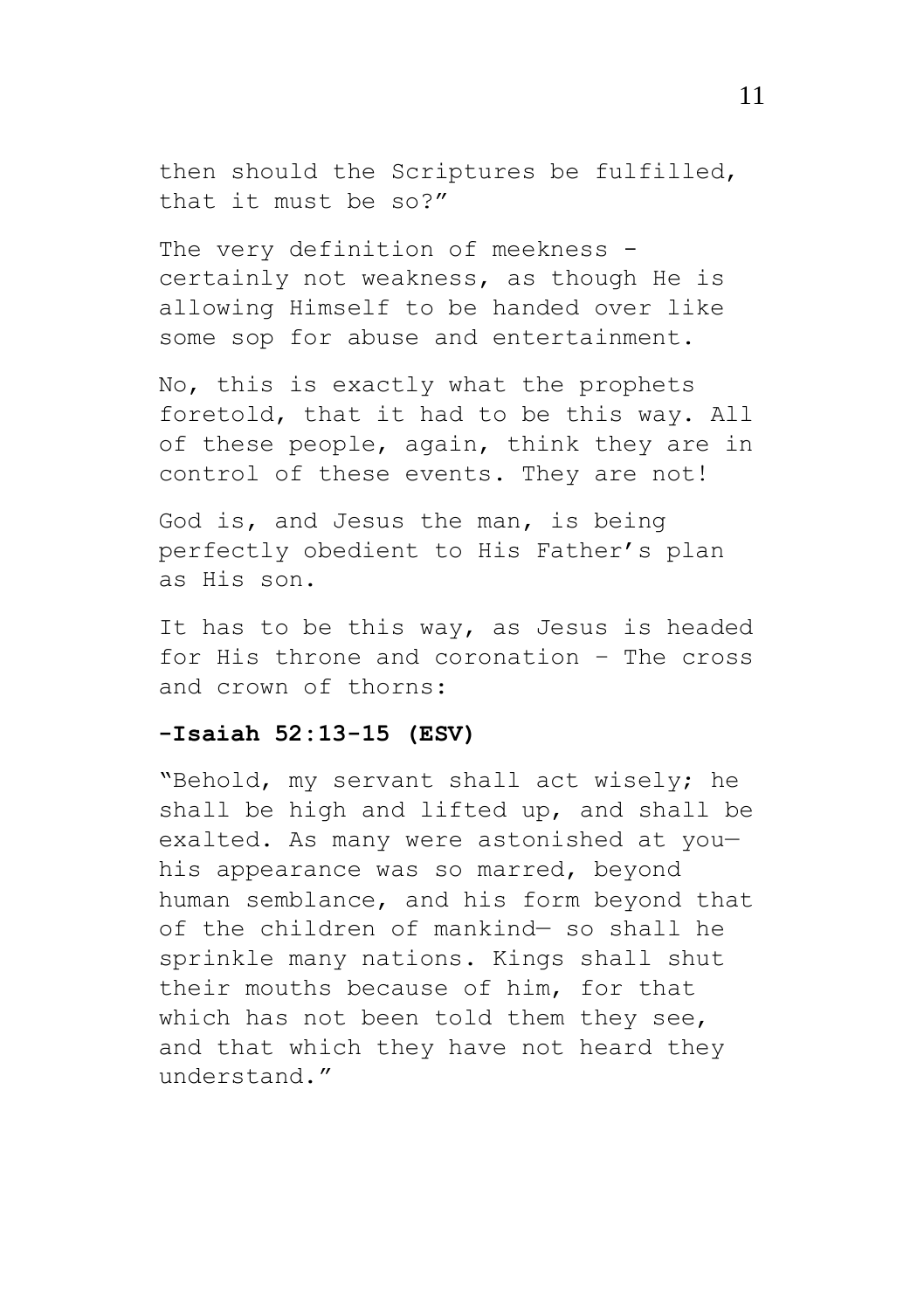The paradigm moment in the history of humanity, where the Son of Man is lifted up and draws all men to Himself.

"No Peter, this is not a chaotic course of events, where we must fight to win the day. Meekness will win the day. These men will have their way – at least in their minds.

But to fix the world, to make it so that the meek inherit the earth, this cup must be poured out upon me, not passed from  $m \approx$ 

Peter, do you not know what is at my disposal? I can call twelve legions of angels."

By definition a Roman legion consisted of 5,200 infantry and 300 cavalry. So, as skilled as I am at math, that means at Jesus command He has 62,000 angels and 3,600 cavalry.

Now, to put that into perspective biblically, just about every time and angel (ONE) visits someone in the Bible fear overtakes them. In fact, the prophet Daniel fell sick for days after his encounter with the angel Gabriel. (Daniel 8:16, 27)

What is astounding here is not that Jesus had all of them at His command, but rather that He did not exercise His right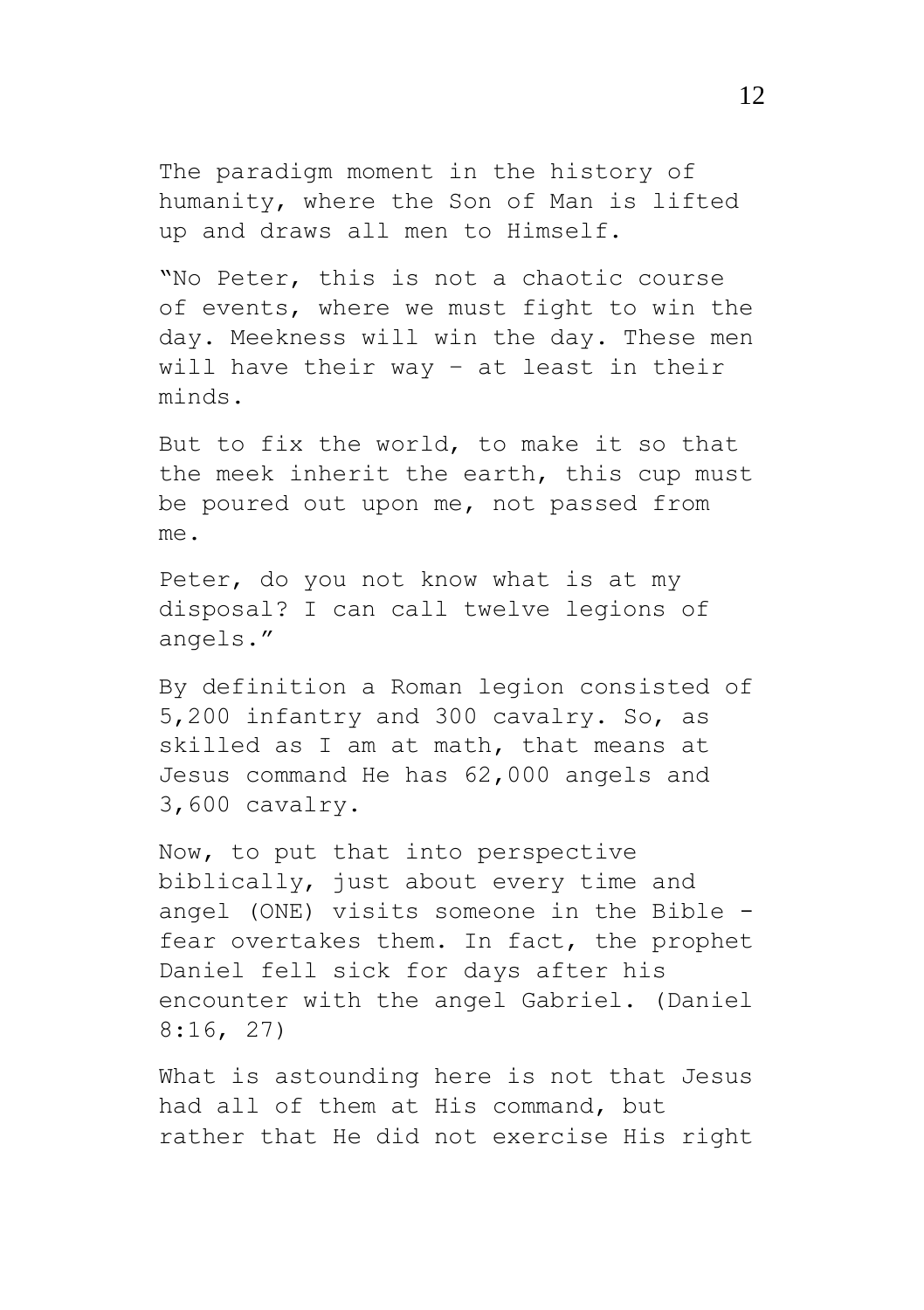to command them to change His circumstances.

Why? Because He was right in the center of God's will:

# **-Matthew 26:55-56 (ESV)**

"At that hour Jesus said to the crowds, "Have you come out as against a robber, with swords and clubs to capture me? Day after day I sat in the temple teaching, and you did not seize me. But all this has taken place that the Scriptures of the prophets might be fulfilled." Then all the disciples left him and fled."

Blessed are the meek, for they shall inherit the earth.

As we come to a close this morning, please notice the very last statement. All the disciples left Him and fled. Judas betrayed Jesus, but they all ran away afraid for their lives, leaving Jesus all alone.

The soldiers bound Him and led him out and into the darkness, alone and abandoned by all who were His friends. Even Peter, who had, only moments before took out his sword and began to fight.

Not able to handle what was coming, they took off, forsaking Jesus and leaving Him to face the next thing all alone.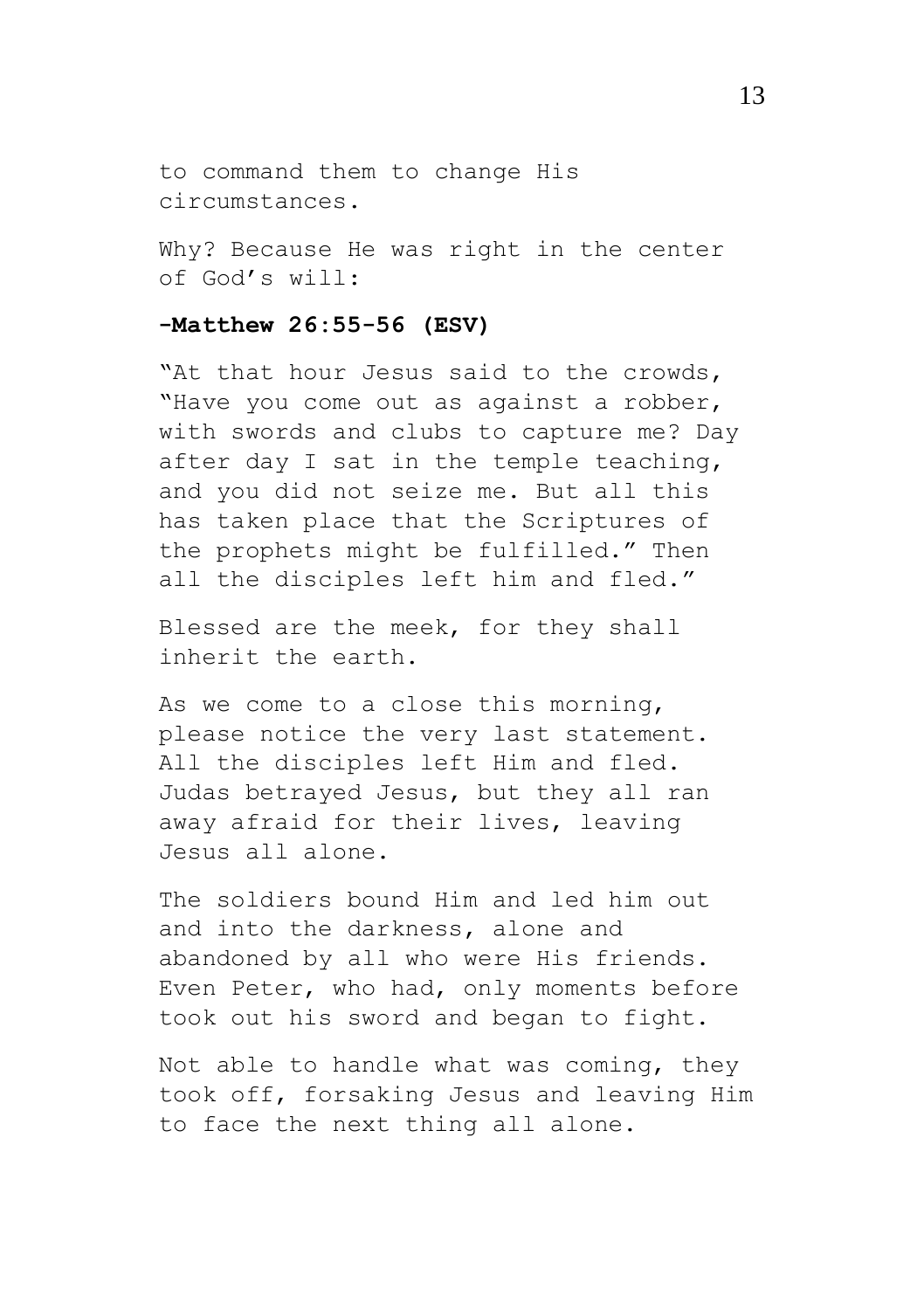Yet, Jesus wasn't alone. He had been watchful and prayerful, and full of the Spirit, He would endure.

As will we every time, if we give ourselves over to God's calling in our lives. Blessed are the meek…

That is a promise that God has declared, and one which Jesus has secured. We have and will continue to inherit the earth, but persecution and suffering will come. Yet, in that God has given His promise that He will return and make all things new:

# **-2 Peter 3:13 (ESV)**

"But according to his promise we are waiting for new heavens and a new earth in which righteousness dwells."

# **-Revelation 21:1-4 (ESV)**

"Then I saw a new heaven and a new earth, for the first heaven and the first earth had passed away, and the sea was no more. And I saw the holy city, new Jerusalem, coming down out of heaven from God, prepared as a bride adorned for her husband. And I heard a loud voice from the throne saying, "Behold, the dwelling place of God is with man. He will dwell with them, and they will be his people, and God himself will be with them as their God. He will wipe away every tear